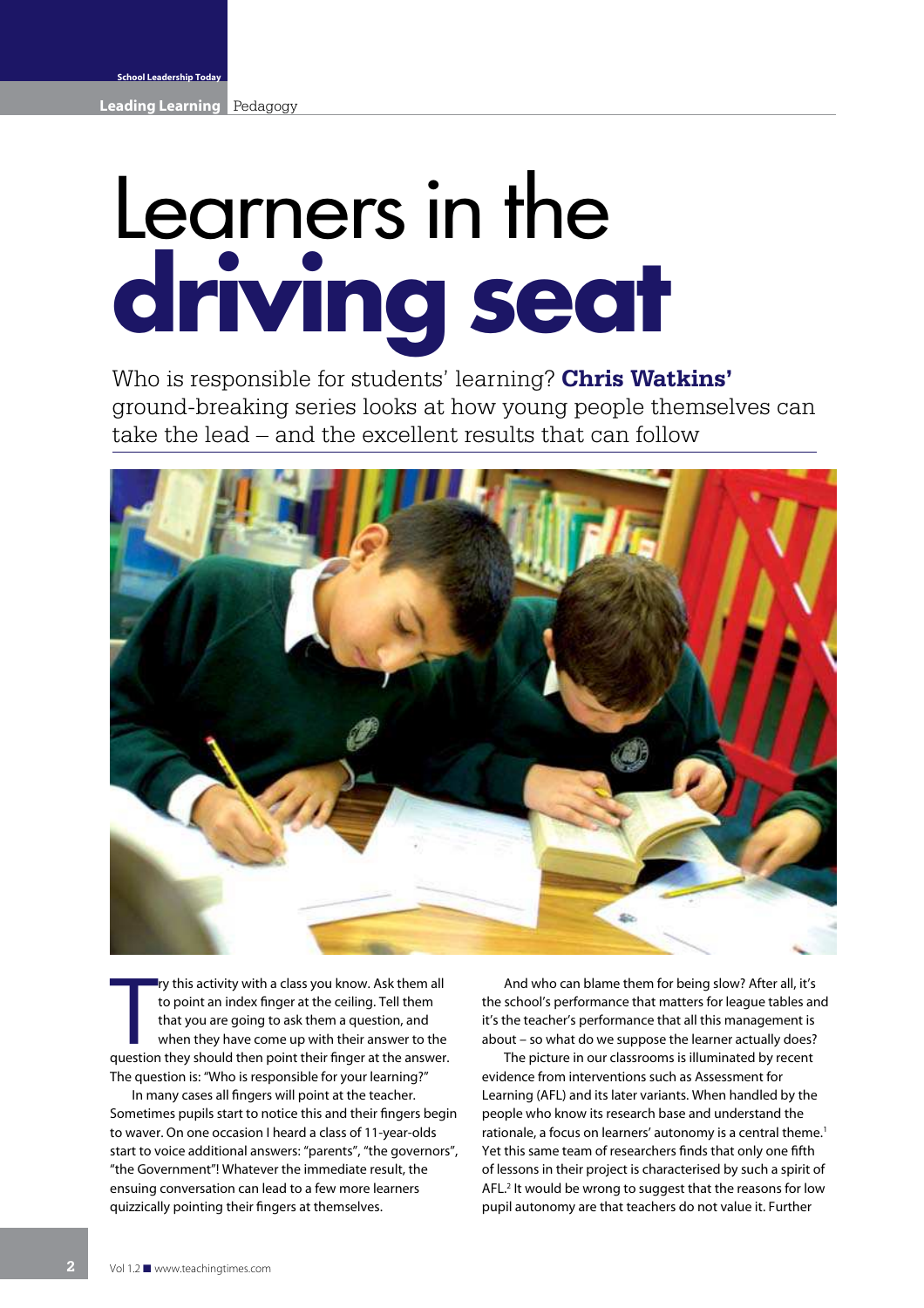evidence shows that promoting learners' autonomy is where the gap is biggest between current classroom practice and teachers' values.<sup>3</sup> So we can gain optimism from knowing that teachers would wish the situation to be better, but doubtless feel significant tensions in the current climate.

So what do we want for learners in our classes (as well as for ourselves as learners)? Here's where the metaphor of 'driving' our learning can offer some valuable description. When driving we have an idea for a destination – perhaps a bit of a map of the territory; we have hands on the wheel, steering – making decisions as the journey unfolds; and all this is crucially related to the core process of noticing how it's going and how that relates to where we want to be. When it comes to learning, those core processes are the key to being an effective learner. They involve planning, monitoring, and reflecting.

Plenty of research demonstrates that when learners drive the learning it leads to:

- greater engagement and intrinsic motivation<sup>4</sup> n
- students setting higher challenge<sup>5</sup> n
- students evaluating their work<sup>6</sup> n
- $\blacksquare$  better problem-solving.<sup>7</sup>

If we continue the metaphor of learning as a journey then we can also reclaim something of value from the current overemphasis on end points and underemphasis on the journey to those ends. So how can we add some detail to this metaphor? Try reading the following sequence and see whether it describes some of your experience of a driving journey.

Before starting:

- Where do we want to get to?
- Which way should we go?
- Has someone got a map?
- Or shall we make up our own route?
- Is there anything to remember from previous journeys?
- Do we need to take any equipment?

On the road:

- How's it going?
- Are we on the right track?
- Do we need to change direction?
- Shall we check back on the map?
- **Has anyone gone another way?**
- Cor, look!

Journey's end:

- Where did we get to?
- **B** Is this the place we planned? Maybe it's better!
- Shall we take a photo/send a postcard?
- Did anyone get here by another route?
- Where next?

Now read the sequence again and see whether it can describe some of your experience of learning. If it does, you might agree that we can help any learner become more

effective at the core skills of planning, monitoring and reflecting by using metaphors and prompts such as these. To do so is to help them notice more about the experience of learning and become more in charge of it. In any climate, it's the learners who are responsible for whatever achievements occur, so let's give them credit for it and improve from there.

## **No magic bullets**

Classroom practices for promoting learner-driven learning (and there are no simple 'magic bullets') cluster around the themes of 'purpose and planning', 'choice', and 'voice and review'. If learners are to find purpose in classroom activities, we may need to revise some current practices which have squarely placed purpose in the voice of the teacher (as a ventriloquist for the QCA schemes of work). For example, Sonia is in a school where she is asked to put the 'learning objective' on the whiteboard. Fortunately she does not spend time getting learners to write it down, but instead asks them in pairs to discuss:

- What could it mean? n
- Who uses that? n
- What might I be able to do with it? n
- How could we best learn that? n

The discussions highlight important issues about understanding, and make key connections with pupils' real lives. And even a creative teacher like Sonia finds new ideas in the suggestions pupils make for how best to learn.

Learners also feel engagement with purpose when they feel they have made a choice. This point is sometimes responded to as though I was proposing the classroom suddenly becomes all 'free choice'. Not so. Indeed, children themselves do not seek this. Even young children express views along the lines of 'I want to make my own choices… sometimes.' Children can gain value from what adults choose as important. So even when pupils' choice is extended, it will be alongside another important aspect of learning – how they get themselves to do things they have not chosen.

Pupils might make classroom choices on what they learn, how they learn, how well they learn, and why they learn. Classroom approaches of the style of Philosophy for Children and 'intelligent learning' are salient here. When learners' questions are elicited in order to drive the agenda, teachers are often surprised. Sarah, a Reception class teacher, tried this at the start of a unit on forces, only to hear many highlevel questions, including "How does a helicopter stay up?" In the same school Christie, a Year 6 teacher who is very practised in supporting learners' autonomy, was astounded at the questions that were generated after reading a short story: "What is real?", "How do we imagine?" and more.

For learners to 'drive' classroom activity we may have to review other current practices, especially those carrying the message that the teacher is driving the agenda (again sometimes as a ventriloquist for the latest package or the future test). Literacy is a domain where this is prevalent, and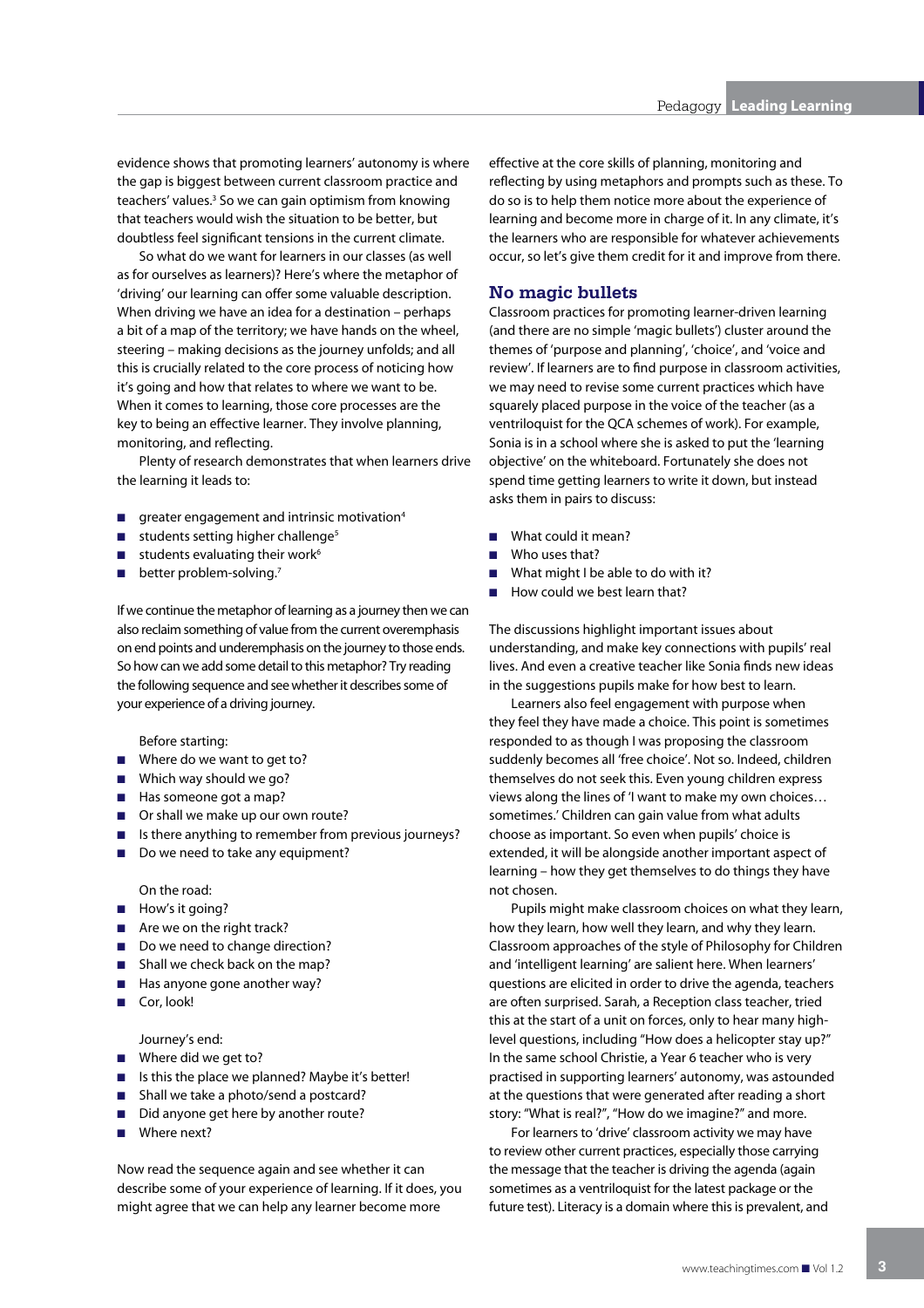

children continue to have to create text for the teacher, rather than write with their own purpose. A teacher, Maria, wrote to me recently about a colleague's experience with their Year 6 class as part of a school review of the curriculum: "They asked the children what they liked and what they would like to see more of (or less of). The children said that they would often just like to have a go at writing – they felt that the teachers modelled too much sometimes and it could take the fun out of writing. They felt that if they were given a chance to 'have a go' first, then any marking or feedback would make much more sense because they'd already know what they could do and what they needed to improve."

Maria herself is someone who also engages learners' voices in significant ways. Recently she was bored with starting the year on 'classroom codes' because they turn out to be focused on compliance. So she asked her class to decide some principles for how their classroom should be in order for their learning to be best. The class came up with four principles – listening to each other, active learning, sharing thoughts and ideas, and thinking of others – and created a large poster with the acronym 'We're LAST!' (a fun provocation for their teacher in a year which could be dominated by SATs!).

It's so much easier to review a journey when one has been aware of and in touch with it all along, and that is made easier if one has planned a direction at the start. So end-ofjourney reviews are likely to be much more vibrant and rich than lots of the stilted conversations in current 'plenaries'. They may be prompted by asking: "How did the driving go?"

## **Promoting learner-driven learning**

So how can we promote the development of more learner-

driven learning? Here we may have to face the challenging insight from those who have studied the culture of schools and its impact on classroom pedagogy. As Seymour Sarason put it, teachers treat their pupils in the same way that they as teachers are treated by their managers. So has management in your school adopted the 'command and control' style favoured by government nowadays? Or does the management in your school recognise the facts of the school situation – that it's the classroom that makes the difference – and operate in a more distributed way to help the classroom be the best it can be?

Encouraging learner-driven learning needs several actions; one is naming the problem. We need to foster a widespread awareness that some of the current climate may be having counter-productive effects in the classroom, as put by Maryellen Weimer:

- The more structured we make the environment, the more structure the students need.
- The more we decide for students, the more they expect us to decide. n
- The more motivation we provide, the less they find within themselves.
- The more responsibility for learning we try to assume, the less they accept on their own. n
- The more control we exert, the more restive their response.<sup>8</sup> n

A second element of promoting learner-driven learning is identifying the way ahead. Here again, recent research points a direction. Out of many aspects of school conditions and their management that promote learner autonomy in the classroom, only one element has been shown to be